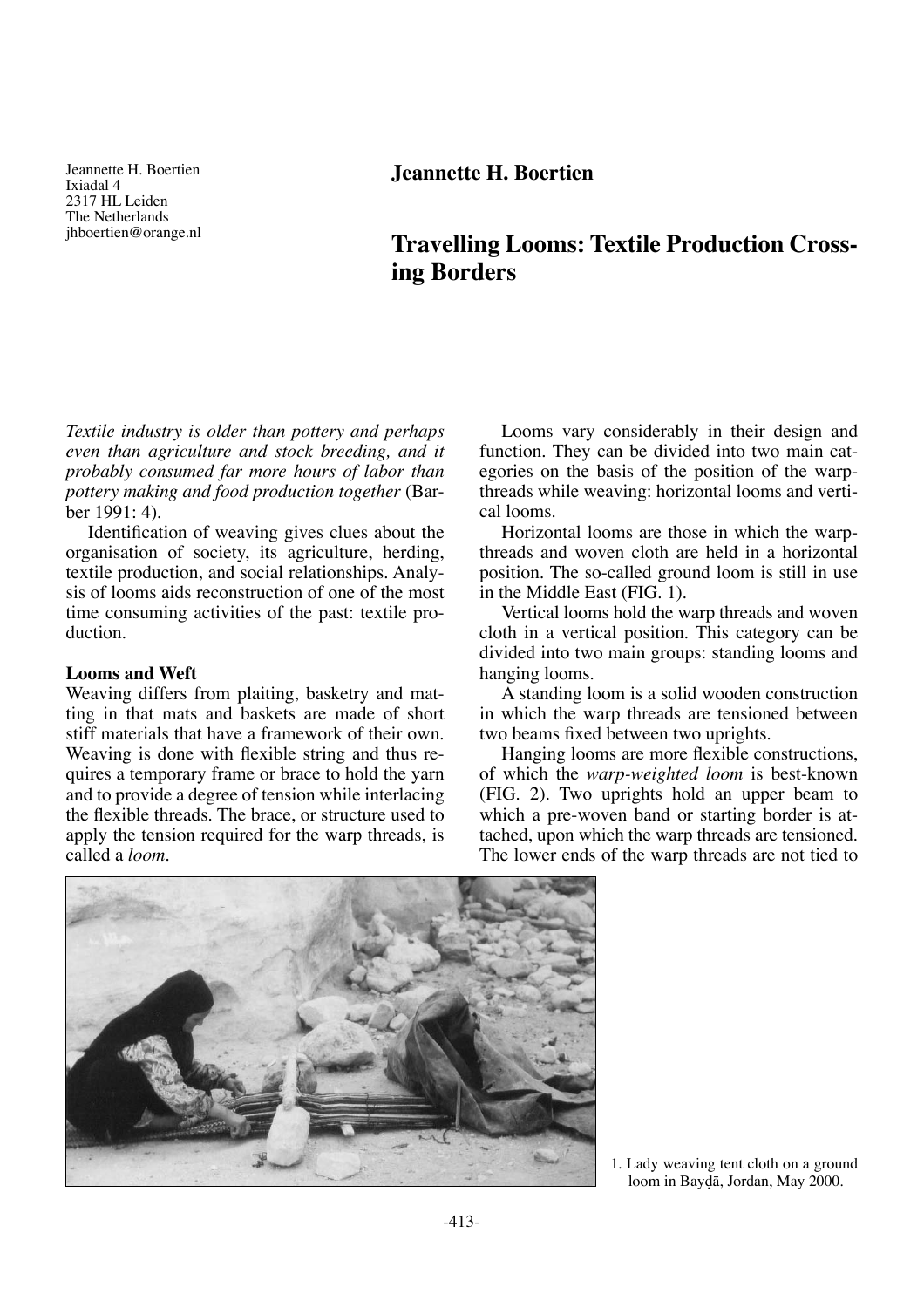

2. The warp-weighted loom.

a beam or rod, as in standing looms, but are tied to weights. These weights can be made of stone, ceramic or clay and are usually referred to as loom weights. The hanging warp is stretched by loom weights and thus forms a flexible construction. The weft of the warp-weighted loom is beaten upwards and the finished cloth is rolled on to the upper beam of the loom. In the first Century AD the Levantine warp-weighted loom was gradually replaced by the two-beam loom (Shamir 1996: 148; Barber 1991: 125).

## **Materials and Methods: Loom Weights as a Research Tool**

The warp-weighted loom can be identified in the archaeological record because the loom weights survive and can therefore be recovered. Stone and ceramic loom weights are easy to recognise. In a burnt deposit, unfired clay loom weights can become inadvertently 'fired' and therefore survive. It is however difficult to recognise and excavate unfired loom weights. The two main problems are: Unfired loom weights 'melt' when they get wet; when excavating mudbrick deposits, the artefact closely resembles building material. But with an open mind and skilled hands it is possible to recover the unfired clay loom weights of warp-weighted looms, which can tell an interesting story of textile production (FIG. 3).

Stone loom weights are known from the Levant, but in this region were more typically made of clay. In the Bronze Age, loom weights were made of fired clay, whilst in the Iron Age they were made of unfired or poorly-fired local clay.

## **Discussion**

From the work of Marta Hoffmann (1964), Margrethe Hald (1980) and Elisabeth Barber (1991) we know that the warp-weighted loom originated in central Europe during the Neolithic. It became common along the River Danube and then spread north through Europe into Scandinavia. In Scandinavia the warp-weighted loom was in use until about 1950 AD.

Intricate textiles made on warp-weighted looms are known from Early Neolithic Swiss lake villages such as Rubenhausen (Keller 1866: 323 and 333) and Early Bronze Age 'doughnut' -shaped loom weights have been reported from Czechoslovakia (Hoffmann 1974: 388; Barber 1991: 101, Fig. 3.22).

The warp-weighted loom also spread southwards from Switzerland, Hungary, Bulgaria and Romania, through the Aegean and Anatolia (Barber 1991: 95-98) and into the southern Levant where the warp-weighted loom was introduced during the Middle Bronze Age (Shamir 1996: 139; Barber 1991: 124), *contra* Friend (1998: 2-14) who states that it was already in use during Early Bronze Age III. 1



3. Skilled hands excavating loom weights.

<sup>1</sup> Based on the loom weights of Tall Taanek Friend (1998: 13-14) states that the warp weighted loom arrived at Tall Taanek already in the Early Bronze Age. Because her statement is based on the find of only three loom weights from Early Bronze Age

III loci of Tall Taannek this theory is disputable, as suggested by Friend indeed further research needs to be done, before the warp weighted loom can be situated in the Levantine Early Bronze Age.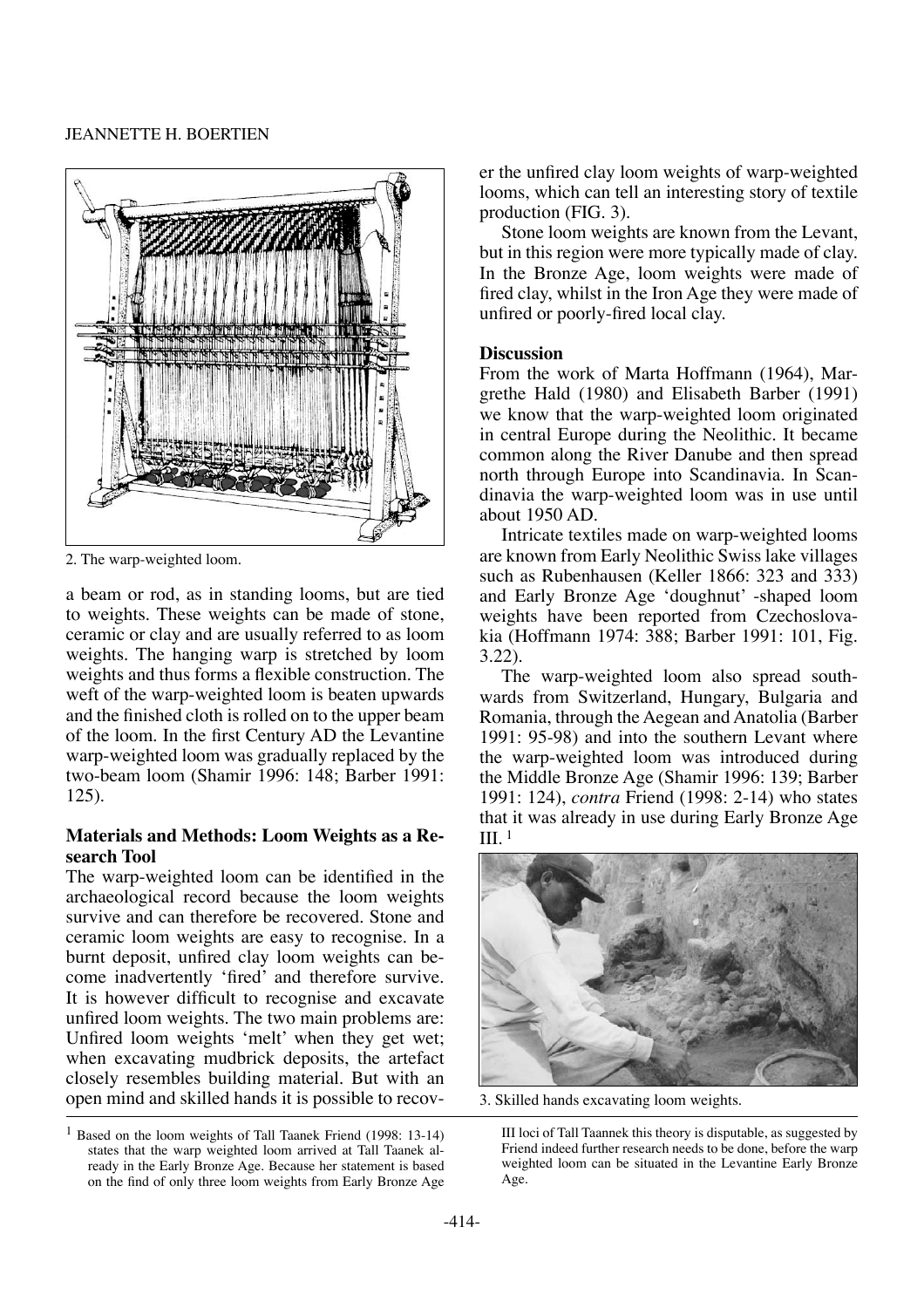

4a. Donut shaped loom weights.



4b. Unfired loom weight damaged.

After the introduction of the warp-weighted loom in the Southern Levant, its use increased during the Iron Age. Perforated loom weights are known from different excavations dating from the Middle Bronze Age into the Roman period, including Tall Batash / Timna (Browning 1988; Kelm and Mazar 1995: 162-163), Jerusalem (Shamir 1996), Tall Taannek (Friend 1998), Tall as-Sa'idiyya (Pritchard 1985: 36), Tall Dayr 'Allå (Boertien 2004) and Tall Jåwå (Daviau 2002: 191-200).

Until recently there was a tremendous gap in our knowledge of loom weights from Syria. The lack of

 $3$  V. Karageorghis & M. Demas. Excavations at Maa-Palaeokastro

published information on loom weights from Syria caused Elisabeth Barber to state that such weights did not exist there, in between Anatolia and Palestine (Barber 1991: 300 and 302). However, rather than a gap in the distribution of loom weights in Syria as argued by Barber, these artefacts had actually been excavated there but were only recently published (Cecchini 2000). Cecchini argues for a difference in form between loom weights from Syria and those from the Levant. In northern Syria reelor bell-shaped loom weights have long been known from excavations, but those without holes have not always been recognised for what they are.

Unperforated loom weights were used in northern Syria and eastern and central-eastern Anatolia during the Late Bronze Age and in central Syria from the start of the Iron Age. The spread of the warp-weighted loom is thought to have resulted from the transfer of material culture from the Aegean to northern Syria via Cyprus and the Anatolian coast (Cecchini 2000: 217). An Aegean, or more precisely Cypriot origin for this kind of loom weight may certainly be taken into consideration in relation to Palestine (Cecchini 2000: 216). This statement is an interesting point that has to be studied in Levantine loom weight collections.

The general conclusion is however beyond doubt: the warp-weighted loom spread from Europe to northern Syria and the Levant via Greece, Cyprus and Anatolia.

## **Results**

#### **Loom weight types**

The elongated and unperforated forms of loom weights from northern Syria and eastern and central-eastern Anatolia from the Late Bronze Age, and from central Syria from the start of the Iron Age, differ from the form of loom weights from the southern Levant (FIG. 5).

#### *Iron Age I*

Unperforated loom weights are made of unfired or poorly fired clay, are elongated cigar- or bell-shaped and are referred to in the literature as reels, spools or bobbins. They have been excavated at Kastanas in Macedonia2, Maa Palaeokastro and Kition in Cyprus3 and at various sites in Syria and Anatolia4. In

<sup>2</sup> Kastanas Layer 13, (ca. 1190 BC) A. Hochstetter. Kastanas Die Kleinfunde der Spätbronze und Eisenzeit. Berlin 1987: 90-91.<br>pl 22.1-3: 36.17-18.

<sup>1979-1986.</sup> Nicosia 1988: 222. V.Karageorghis. Excavations at Kition V, the Pre-Phoenician Levels, part II Nicosia, 1985: 133, 153, 166.

<sup>4</sup> Cecchini 2000: 217.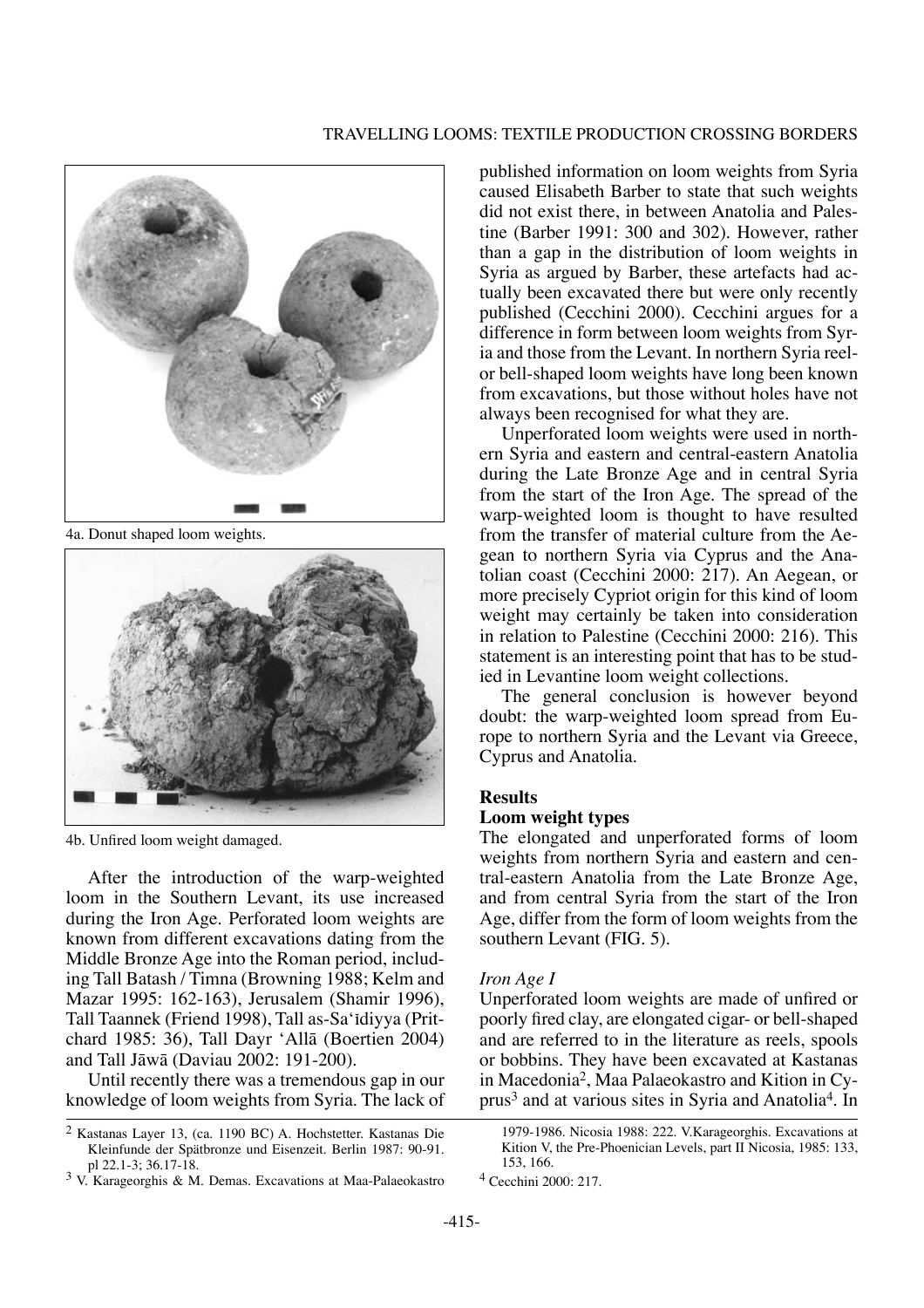#### Jeannette H. Boertien



5. Map traveling looms.

western Palestine unperforated loom weights have been reported from Iron Age I levels at Ashdod (Dothan and Porath 1993: 64, 68, Fig. 24: 3-5, Fig. 25: 8 and Pl. 39: 4), Ashkelon (Lass 1994; Stager 1995: 346), Tel Miqne-Ekron (Dothan and Gitin 1994; Shamir 1991; Stager 1995: 347, Pl. 6) and Megiddo (Loud 1948: Pl. 170: 26). They are referred to as a Philistine phenomenon: the so-called 'Philistine cylindrical type'*.* Loom weights of this 'Philistine cylindrical type' have recently been reported from Lehmann and Niemann's (2007) excavations of Iron Age I deposits at Qubør al-Walayidah.

The name 'Philistine cylindrical type' raises questions because the loom weights from the Philistine site of Tel Quasile (Stratum XII) are perforated 'doughnut' -shaped or cylindrical loom weights (Shamir 1994; Mazar 1980: 42-44; Mazar 1985: 80, Photo 85). Unfired, unperforated loom weights with a cylindrical form demonstrate a strong connection with loom weights from the Mycenaean world (Lass 1994: 33). Unperforated loom weights are known from Mycenae and Tiryns (Schliemann 1886: 146), Kition (Karageorghis and Demas 1985: 113, 153, Pls 201 and 229), Pylos and Troy (Blegen 1958: 152, Fig. 256). In Syria unperforated loom weights of Iron Age I date have been excavated at Tall Afis and Tall Mastuma (Cecchini 2000: 217).

Unperforated loom weights dating to Iron Age I have not been reported from Jordan. It remains to be seen whether or not reels or cigar-shaped weights were used east of the River Jordan at that time. There is a possibility that these unperforated loom weights have not been recognised and are thus missing from excavation reports.

## *Iron Age II*

Levantine loom weights of this period are mostly of the well-known perforated type, made of unfired local clay and 'doughnut' -shaped, or of the spheroid and flattened cylindrical types. In Syria unfired clay loom weights are found alongside fired exam-



6. Different types of loom weights.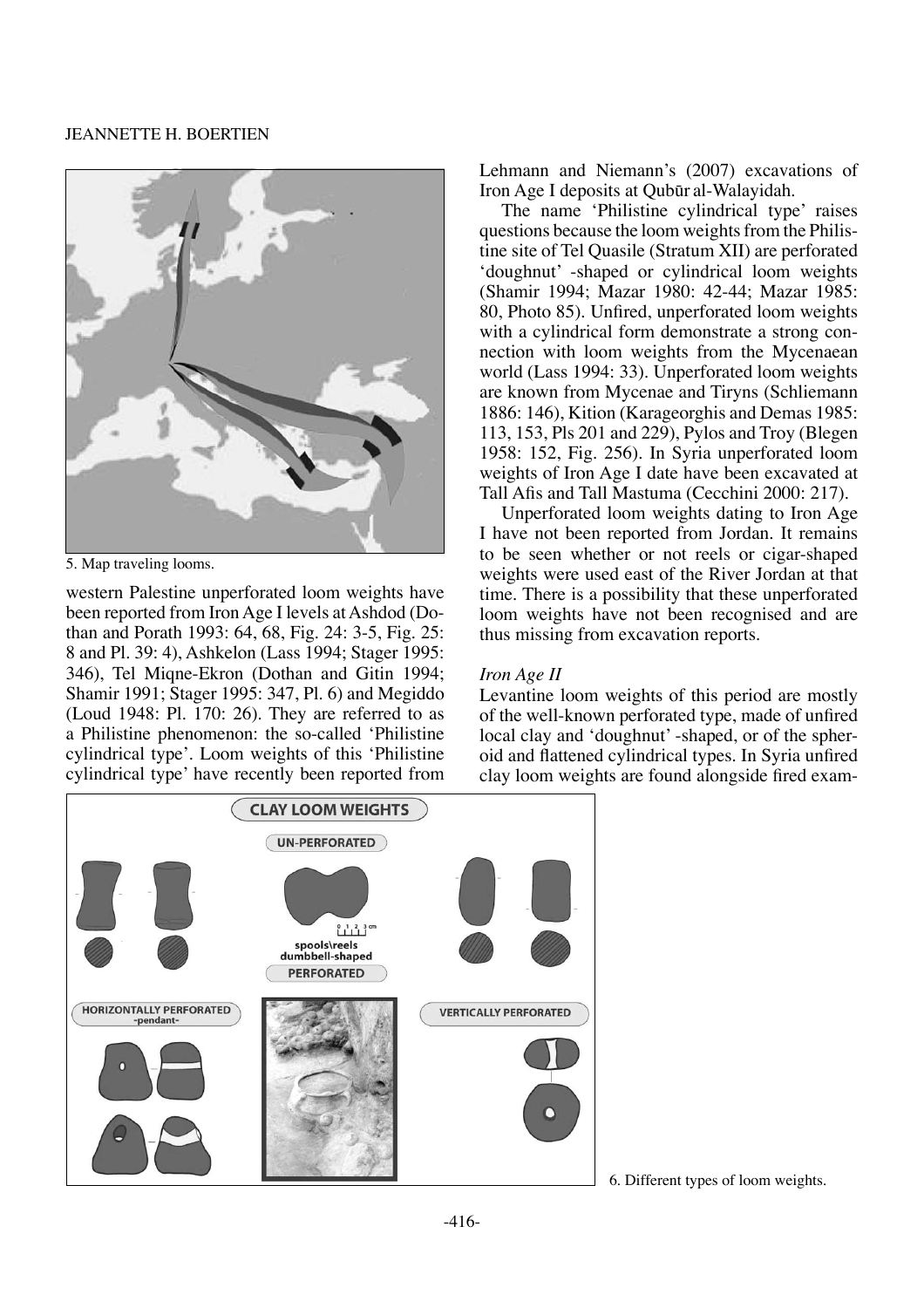ples, whilst in Jordan perforated loom weights during Iron Age II tend to be of the fired variety.

In Syria pierced spheroid loom weights replaced cylindrical loom weights between the end of the eighth and start of the seventh centuries BC. At Tall Afish in northern Syria reel-shaped loom weights continue to be used to a lesser degree alongside perforated loom weights. A similar process can be seen at Tall Ahmar, Tall Nebi Mend, Tall Masin (near Hama), Taba el-Akrad (Level I) and at the Neo-Hittite site of Malatya; Cecchini (2000: 219) speaks of a transitional phase.

Iron Age II loom weights have also been reported from other Syrian sites. For example, at Hama ('Pièce G' of Bâtiment V) fired reel-shaped loom weights have been recovered from a destruction level dated to 720BC (Cecchini 2000: 219, 223, Note 60). At Tall Mishrifeh / Qatna, 140 spool- or reel-shaped loom weights have been found in the *suq*, together with spatulas and spindle whorls (Garna and Besana 2006). At Tall Abu Danne, loom weights dated to between 855 and 750 / 700BC have been reported (see overview in Cechcini 2000: 223).

Also of interest are the Iron Age II finds from Tall Mastuma; Cecchini describes 25 storage jar rims, smoothed so as to have a cylindrical shape, that were found together with perforated pierced loom weights and 25 cylindrical objects (Cecchini 2000: 219 and 223).

## **Jordan**

Surprisingly, research on loom weights from Iron Age II strata at Tall Dayr 'Allå in the Jordan Valley (Boertien 2004) has demonstrated their typological similarity with Iron Age II loom weights from Syria (Cecchini 2000). At Tall Dayr 'Allå, the loom weights are made of the local banded clay in a style that is similar to finds from Tall Afis in northern Syria.

#### *Tall Dayr 'Allå (Phase IX)*

In a room that was partially paved with cobblestones, a three-rowed loom stood next to a large cooking pot. This loom with its three rows of weights was used to produce a patterned textile. The 34 loom weights used on this loom were of different types (Boertien 2004: 320).

This group of loom weights yielded a remarkable unperforated spool or reel-shaped loom weight in association with the perforated weights (FIG. 7). It was made of the same banded clay as the other loom weights within the group, but its clay was tempered with grit and not well-mixed. The dimensions of this object are: height 8.5cm, diameter 6-7cm,



7. Unperforated spool/ reel shaped loom weight from Tall Dayr Allå.

| Iron Age Tall Dayr 'Allā (Group XII, B / E9 locus 24). |  |  |  |  |  |  |  |  |
|--------------------------------------------------------|--|--|--|--|--|--|--|--|
|--------------------------------------------------------|--|--|--|--|--|--|--|--|

| <b>Type</b>                 | Number | Weight range in gr. |
|-----------------------------|--------|---------------------|
| 'Doughnut'-shaped           | 12     | $255 - 480$         |
| Conical                     | 17     | $320 - 500$         |
| Beehive-shaped              | 4      | $460 - 500$         |
| Spool (unperforated weight) |        | 430                 |
| Total                       | 34     | Average weight 347  |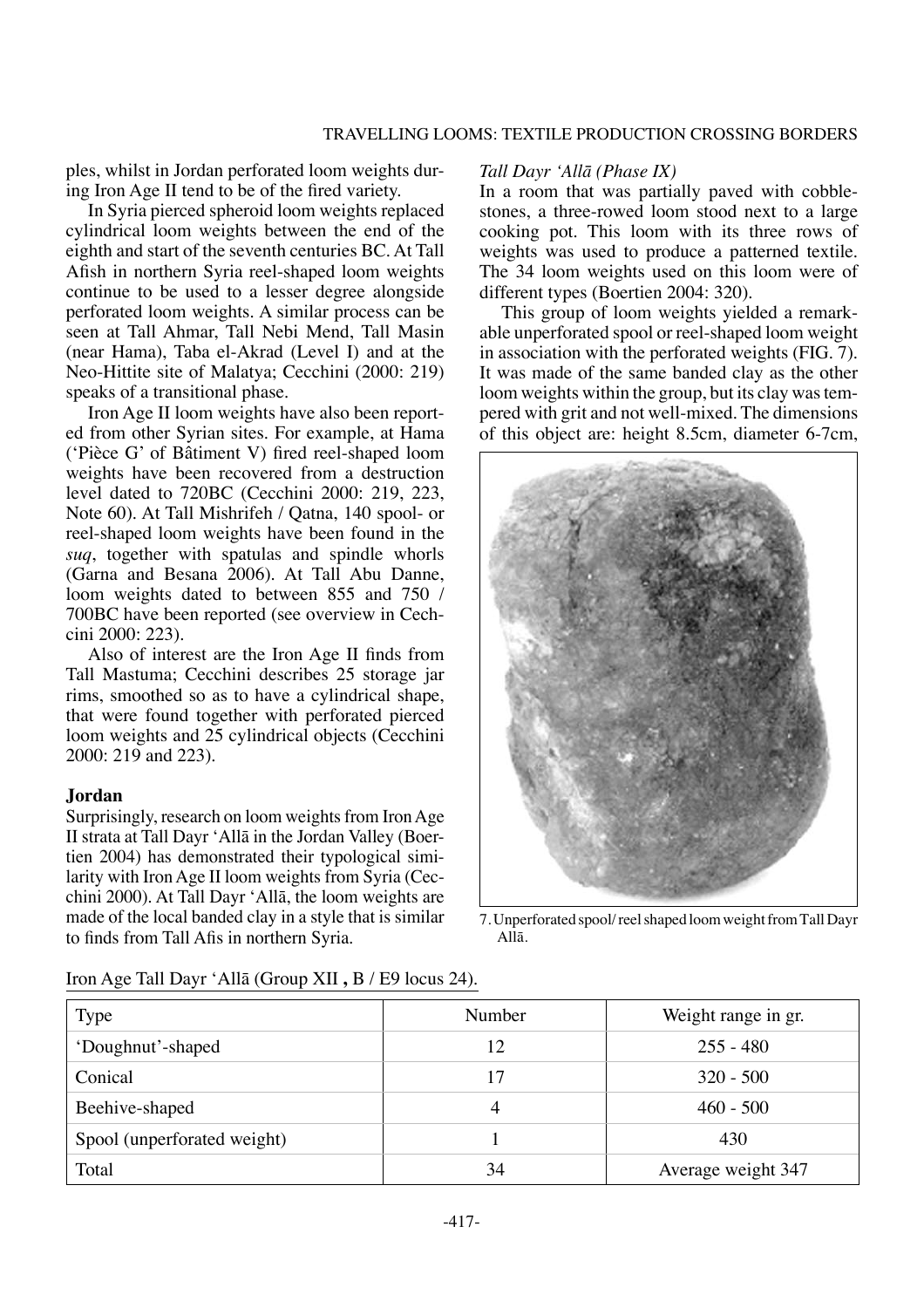#### JEANNETTE H. BOERTIEN

weight 430gr. Within Group XII, three fragments made from the same type of clay were excavated. Although these could not unequivocally be identified as loom weight fragments, they could conceivably comprise three more spool-shaped weights. The form of the unperforated spool is comparable to spools from Syria (Cecchini 2000: 212).

The 'doughnut' -shaped loom weights in this group are of the type commonly found on sites throughout the southern Levant.

The conical and beehive-shaped loom weights are similar to Iron Age II loom weights from Tall Afis in northern Syria. The similarity in form between the horizontally perforated conical and conical-pyramidal weights from Syria and the horizontally perforated weights from Tall Dayr 'Allå in Jordan is striking. Both the perforated and the unperforated loom weights are made of local unfired clay. They are very brittle and would therefore have been unsuitable for sale or exchange.

The typological similarity between the perforated loom weights used in Syria and in Jordan is spectacular. The presence of an unperforated spool- / reel-shaped weight in a collection of loom weights from Jordan points to a hitherto unknown relationship between the Jordan Valley and Syria.

## **Spatulas**

An increasing number of loom weights excavated from different Iron Age sites in Syria and the southern Levant are found in association with interesting small bone artefacts, namely *spatulas* or *laminas*  (FIG. 8). Spatulas are flat, oblong objects averaging between 10 and 12cm in length, 1.5 and 2cm in width and 0.1 and 0.2cm in thickness. Spatulas typically have a single sharpened end, but occasion-



ally both ends are sharpened (Cecchini 2000: 223). They are made of smoothed animal rib bones and the sharpened end typically shows signs of wear (Hollander 2003). Their function has long been debated (Tufnell 1953: 397; Crowfoot and Crowfoot 1957: 461-462; Friend 1998: 6-7; for an overview see Cecchini 2000: 223, Note 63). These authors suggest that spatulas were used as pattern sticks to separate certain threads when weaving a complicated pattern. More remarkable is the suggestion of G. and O. Van Beek (1990), who suggest that they were used as a type of ophthalmic instrument with which to clean the eye. Kertesz (1989: 364) proposed that spatulas with rounded ends were used to apply cosmetics and that those with pointed ends were used to puncture abscesses and clean wounds.

It is now clear that these thin, sharpened bone artefacts were associated with weaving. It has already been suggested that they could have been used to beat small areas of the weft (Vogelsang-Eastwood 1989). Friend (1998: 7) argued that spatulas were used as pattern-weaving tools on the basis of their similarity to traditional weaving tools. Hella Hollander (2003) has demonstrated from use-wear analysis that spatulas were used to insert patterns into the weft (Hollander 2003).

Spatulas have been excavated in places where the warp-weighted loom was used. Loom weights and spatulas have been found together at Samaria (Crowfoot and Crowfoot 1957: 461), Megiddo (Strata I to V) (Lamon and Shipton 1939: 39-62, Pls 95 and 96: 1-9), Jerusalem (Shamir 1996: 139; Franken and Steiner 1990: 17, 26 and 44), Tall Dayr 'Allå (Vogelsang-Eastwood 1989; Hollander 2003), Tall Taannek (Friend 1998: 7), Tall Jåwå (Daviau 2002: 191-200, 261, Figs 2.154: 1 and 2) and at Khirbat al-Mudayna.

In Syria, spatulas have been found in association with loom weights at Tall Afish (Cecchini 2000: 223), Tall Mishrifeh / Qatna (Garna and Besana 2006), Tall Abu Danne and Umm al-Marra (Doyen 1986).

In sum, spatulas and loom weights have been found together at a number of Iron Age Syro-Palestinian sites. The increased frequency of loom weights and appearance of spatulas are indicative of pattern weaving.

#### **Conclusions**

Cloth played a central role in ancient economies. 8. Spatulas/ laminas. Typically neither cloth nor wooden loom compo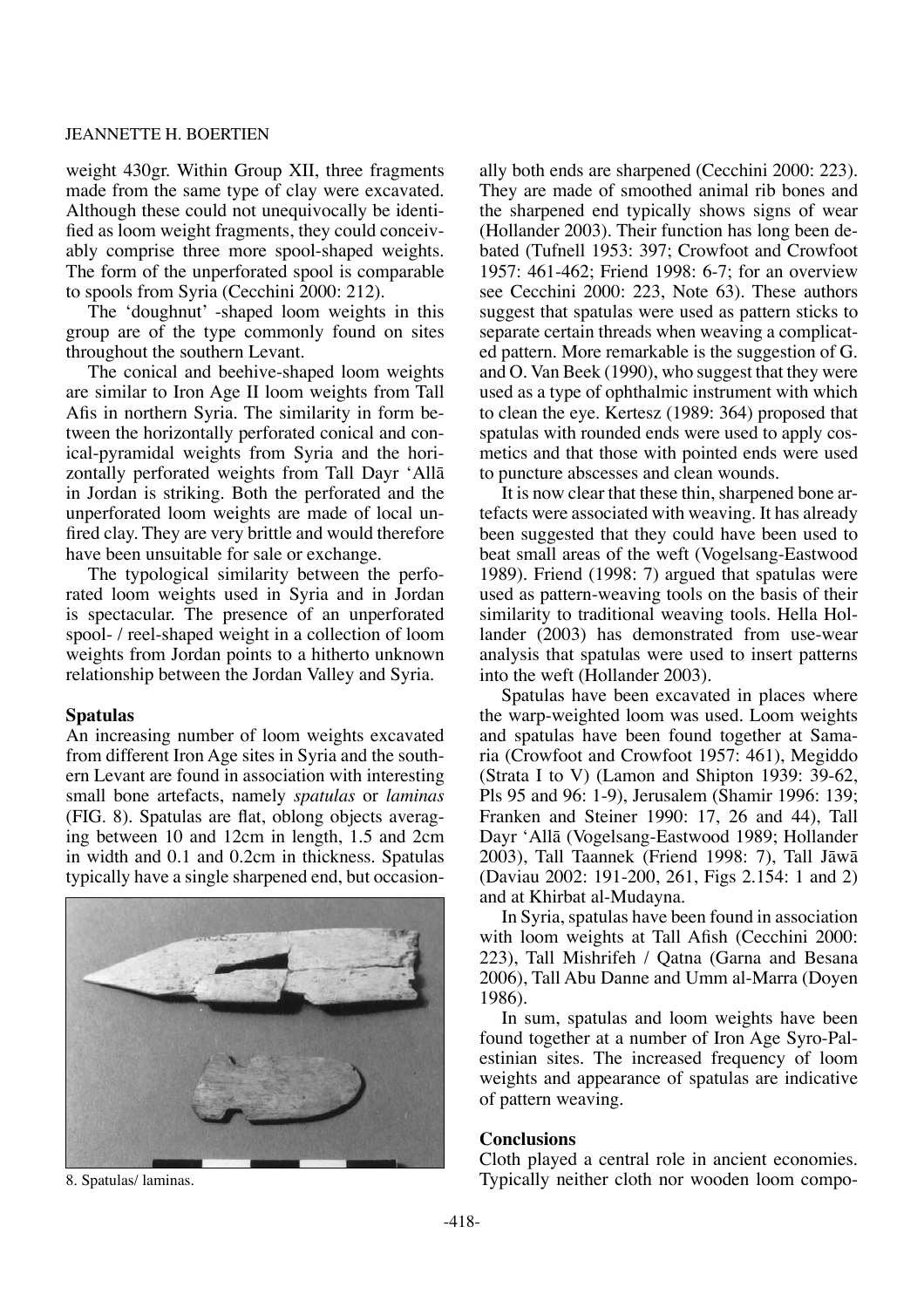nents survive in the archaeological record, so any remaining artefacts used in the production of textiles, e.g. loom weights, are important.

Loom weights can be used as a research tool to indicate where looms may have stood or where the weights themselves were stored. Analysis of loom weights sheds light on one of the most time-consuming activities practiced by ancient societies: textile production.

 "Given the centrality of cloth in ancient economies, identification of weaving could give us clues about how a society organized its agriculture, herding, textile production and social relationships" (Miller and Leaman 2007).

#### *The Journey of the Warp-Weighted Loom*

Until a few years ago, loom weights were generally understood to be rounded or conical weights of terracotta or stone with a hole from which they could be suspended. It is only recently that terracotta objects in the form of reels or spools have begun to be recognised as loom weights.

Recent finds from Syria provide a hitherto missing link in the spread of the warp-weighted loom (Cecchini 2000; Garna and Besana 2006). The conclusion is that the warp-weighted loom spread from Europe, via Greece, Cyprus and Anatolia, to Syria and the Levant.

The perforated loom weights from Tall Dayr 'Allå in the Jordan Valley show northern influence (Boertien 2004). The recovery of a spool-formed weight at Tall Dayr 'Allå raises the question of whether or not unfired or partially-fired clay loom weights without a perforation, i.e. the so-called reels or spools, were used at sites east of the River Jordan as they were used in Syria.

Have the unfired and unperforated loom weights been missed in the archaeological record, or were such weights never used on a large scale in this part of the Levant? To answer this question a comparison between loom weights from Syria and loom weights from different sites in Jordan has been carried out.

#### *Increasing Frequency of Loom Weights*

Loom weights from different sites in Jordan show a spectacular increase in frequency during Iron Age II. This phenomenon is repeated all over the southern Levant during the Iron Age. The increasing frequency of these 'soft', i.e. unfired, loom weights shows that the warp-weighted loom

was used intensively during the Iron Age. This is typically attributed to two factors: (1) weaving on a flexible loom is thought to have been easier, thereby enabling production to be increased for export and (2) an increase in textile production could have been linked to Assyrian demands; indeed textiles are mentioned in Assyrian tribute lists relating to Palestine (Browning 1988: 154-158).

ANET 282 and ANET 283 mention locally-produced garments with multicoloured trimmings that were received by Tiglat Pileser III from the states of the southern Levant, including Damascus, Tyre, Israel and Gaza.

The fine and intricate textiles found in central Europe show that the warp-weighted loom was used to weave fine textiles with colored patterns. It's possible that the warp-weighted loom was used in the Levant precisely because it enabled the warp threads to be hung in two, three or more flexible rows, thereby facilitating the weaving of intricate patterns in the weft. This would in turn have resulted in the use of more loom weights. It should be noted that the technical potential of the warpweighted loom has long been under-estimated.

The increasing number of loom weights used in the Levant during the Iron Ages, in combination with the appearance of bone spatulas/ laminas, demonstrates that the sophisticated pattern techniques that had been practiced in central Europe since the Neolithic, spread into the Levant during the Bronze and Iron Ages.

The warp-weighted loom is a western invention that spread all over Europe and, via Greece, Anatolia and Syria, into the southern Levant to form the basis of a vibrant Levantine textile tradition. The warp-weighted loom and its archaeological evidence — the loom weight — show that the traditional view of the origin of culture as *ex oriente lux* can also be seen the other way round, as *ex occidente lux*!

## **Bibliography**

- Barber, E.J.W. 1991. *Prehistoric Textiles: Development of Cloth in the Neolithic and Bronze Ages.* Princeton.
- Blegen, C.W. 1958. *Troy, Settlements VIIa VIIb and VIII, Part 1 and 2*. Princeton.
- Boertien, J.H. 2004. Iron Age Loom Weights from Tall Dayr 'Alla in Jordan. *ADAJ* 48: 305-332.
- Browning, D. C. 1988. *The Textile Industry of Iron Age Timnah and its Regional and Socioeconomic*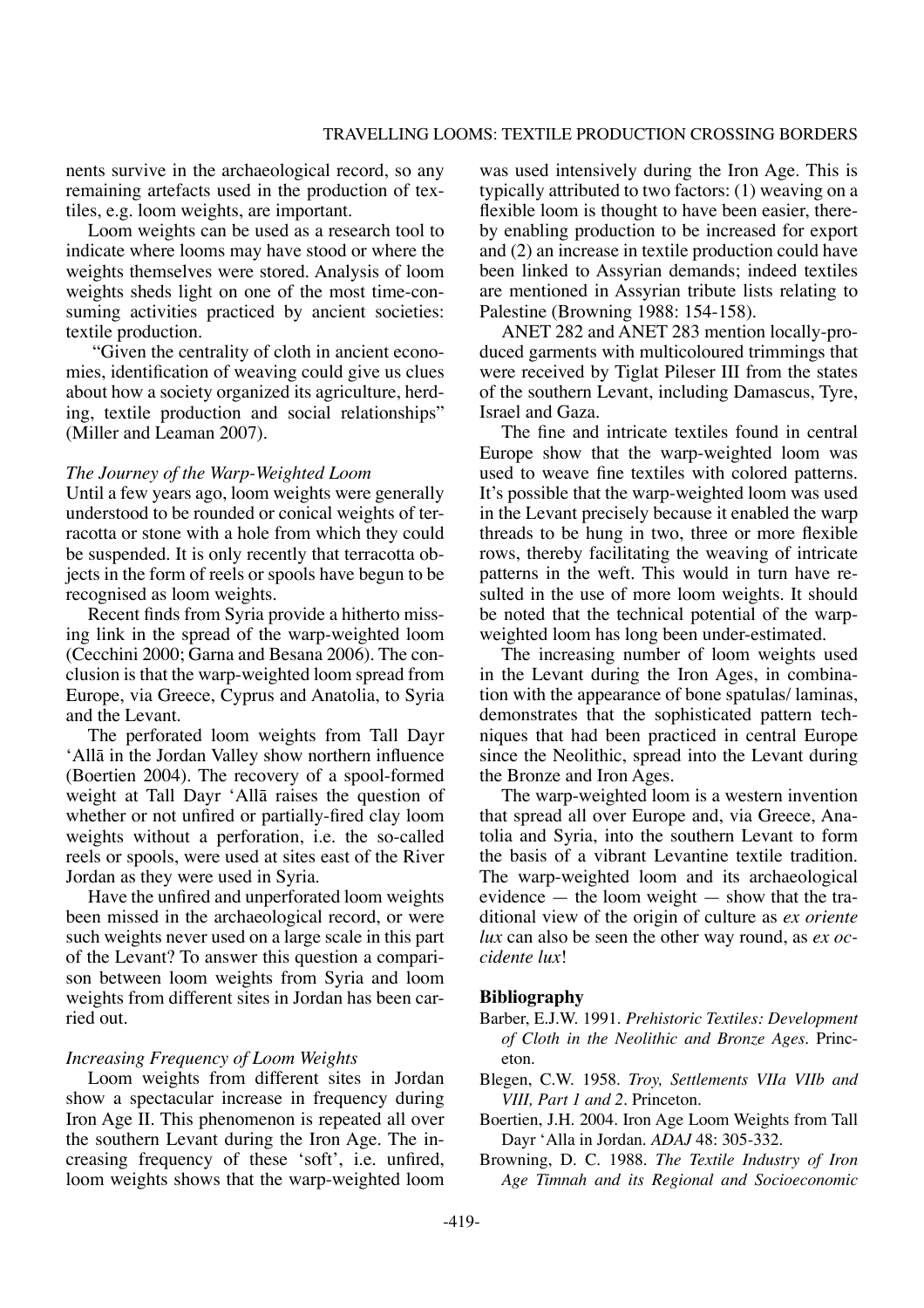#### JEANNETTE H. BOERTIEN

*Contexts: A Literary and Artifactual Analysis.* Unpublished Ph.D. dissertation, Southwestern Baptist Theological Seminary, Fort Worth, Texas.

- Crowfoot, J.W., Crowfoot, G.M. and Kenyon, K.M. 1957. *The Objects from Samaria*. London.
- Cecchini, S. M. 2000.The Textile Industry in Northern Syria during the Iron Age according to the Evidence of the Tell Afis Excavations. Pp. 211-233 in G. Bunnens (ed.), *Essays on Syria in the Iron Age. Ancient Near Eastern Studies Supplement 7*. Louvain, Peeters Press.
- Daviau, P.M.M. 2002. *Excavations at Tall Jawa, Jordan. Volume 2. The Iron Age Artefacts.* With contributions by P.E. Dion, D. Hemsworth, N. Mirau and D.S. Reese. Leiden, Boston, Köln Brill.
- Dothan, M. and Porath, Y. 1993. Ashdod V. Excavations of the Area G. The fourth-sixth seasons of excavations 1968-1970. *Atiqot* 23, Jerusaelm, Israel Antiquities Authorities.
- Dothan, T. and Gitin, S. 1994. Tell Miqne-Ekron; the rise and fall of a Philistine city. *Qadmoniot* (Hebrew).
- Doyen, J.M. 1986. L'outillage en os des sites de Tell Abou Danné er d'Oumm el-Marra (campagnes 1975-1983): Quelques aspects de l'artisanat en Syrie du Nord du IIIème au Ier millénaire. *Akkadica* 47:30-74.
- Franken, H.J. and Steiner, M.L. 1990. Excavations in Jerusalem 1961-1967, Volume II. The Iron Age Extramural Quarter on the South-East Hill**.** British Academy Monographs in Archaeology Series 2. Oxford / New York.
- Friend, G. 1998. *Tell Taannek 1963-1968 III. The Artifacts 2. The Loom Weights*. Nashef, K. (ed.), Publication of the Palestinian Institute of Archaeology Excavations and Surveys. Birzeit University.
- Garna, G., Besana, R., Cocetta, R. and Morasset, D. 2006. *An Ancient Souk at Tell Mishrifeh. Craft Activities in an Iron Age Site of Central Syria.* University of Udine, Italy. Poster presented at 5 ICAANE Madrid, 3-8 April 2006.
- Hald, M. 1980. Ancient Danish Textiles from Bogs and Burials: A Comparative Study of Iron Age Textiles and Costume. Pp. 203-224 in *National Museum of Denmark, Archaeological-Historical Series vol. XXI.* Copenhagen.

Hoffmann, M. 1974. *The Warp-Weighted Loom*. Oslo.

Hollander, H. S. 2003. *De spatula's van Deir 'Alla; Onderzoek naar de wijze waarop de benen spatula's van Deir 'Alla zijn gemaakt en gebruikt.* Unpublished MA thesis Leiden University. (Article forthcoming).

- Keller, F. 1866.*The Lake Dwellings of Switzerland and Other Parts of Europe*. London.
- Kelm, G. L. and Mazar, A. 1995.*Timnah. A Biblical City in the Sorek Valley*. Winona Lake. Eisenbrauns.
- Kertesz, T. 1989. Terracottas and Worked Bone Artifacts. Pp. 361-364 in Z. Herzog, G. Rapp (jr.) and O. Negbi (eds.), *Excavations at Tel Michal.* Minneapolis, The University of Minnesota Press.
- Lamon, R.S. and Shipton G.M. 1939. *Megiddo I Seasons of 1925-1934, Strata I-V*. oriental Institute Publications 42. Chicago: University of Chicago Press.
- Lass, E.H.E. 1994. Quantitative studies in Flotation at Ashkelon. *BASOR* 195.
- Lehmann, G. and Niemann, H.M. 2007. *Excavations at Qubur al-Walayidah, Israel, first season 2007*. Internet:http://www.theologie.uni-rostock.de/Niemann/qubur\_english.pdf (january 2008).
- Loud, G. 1948. *Megiddo II, Seasons of 1935-1939*. Oriental institute Publications 62. Chicago: University of Chicago Press.
- Mazar, A. 1980. *Excavations at Tell Qasile part One.* The Philisine Sanctuary: Architecture and Cult Objects. Qedem 12. Jerusalem, Institute of Archaeology. Hebrew University.
- ––– 1985. *Excavations at Tell Qasile, partTwoI: The Philistine Sanctuary: Various Finds, the Pottery, Conclusions, Appendixes*. Qedem 20. Jerusalem: Institute of Archaeology. Hebrew University.
- Miller, N.F. and Leaman, K.E. *et al. Research Notes, Serendipity. Secret of the Mudballs.* Internet: http://130.91.80.97:591/PDFs/48-3/Miller.pdf (january, 2007)
- Pritchard, J.B. 1985. *Tell es-Sa'idiyeh, Excavations at the Tell1964-1966.* University Museum Monograph 60. Philadelphia: University of Pennsylvania.
- Schliemann, H. 1886. *Tiryns. The Prehistoric Palace of the Kings of Tiryns. The Results of the Latest Excavations.* London, Murray*.*
- Shamir, O. 1991. Loomweights and Textile Production at Tel Miqne-Ekron*. Archaeology Textiles Newsletter* 13: 4-5.
- Shamir, O. 1994. Loomweights from Tell Qasile. *Israel - People and Land* (Hebrew).
- Shamir, O. 1996. Loomweights and Whorls. Pp. 135- 167 in D.T. Ariel and A. de Groot (eds.), *Excavations at the City of David, final report 1978-1985.*  Qedem 35.
- Sheffer, A. 1981. The use of Perforated Clay Balls on the Warp-Weighted Loom. *Tel Aviv* 8: 81-83.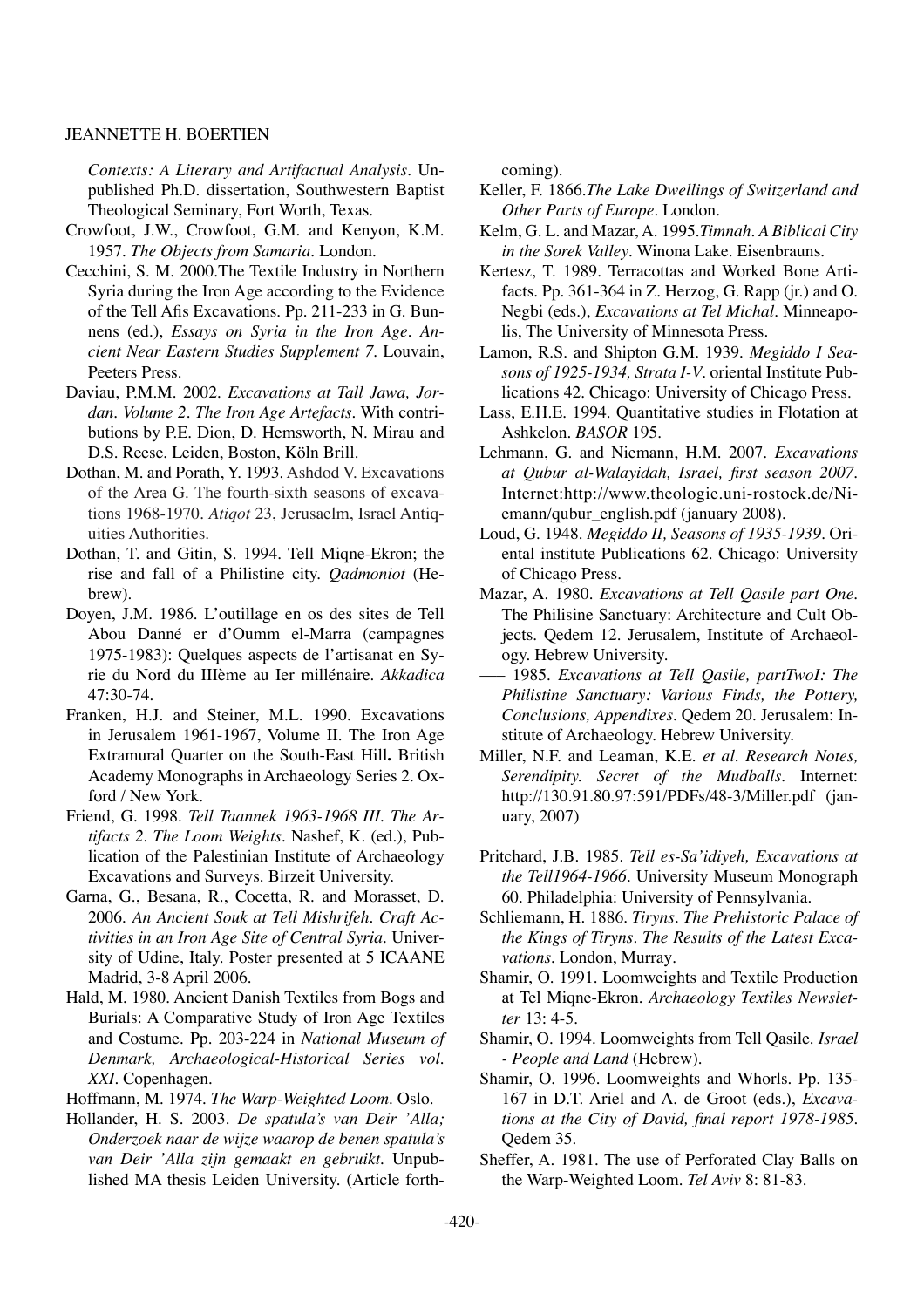#### Travelling Looms: Textile Production Crossing Borders

- Sheffer, A. and Tidhar, A. 1991. Textiles and Basketry at Kuntillet 'Ajrud. *'Atiqot* 28: 1-26
- Stager, L.E. 1995. The impact of the Sea Peoples in Canaan (1185-1050 BCE). Pp. 332-348 in T. E. Levy (ed.), *The Archaeology of Society in the Holy Land*. New York: Facts On File.
- Tufnell, O. 1953. *Lachish III. The iron Age*. New York: Oxford University Press.
- Van Beek, G. and Van Beek, O. 1990. The function of the Bone Spatula. *BA*: 205-209
- Van der Kooij, G. and Ibrahim, M. 1989. *Picking up the Threads… A Continuous Review of Excavations at Deir Alla, Jordan.* Archaeological Centre: University of Leiden.
- Vogelsang-Eastwood, G. 1989. Textiles. Pp. 57-61 in G. van der Kooij and M. M. Ibrahim (eds.), *Picking up theTthreads… A Continuing review of excavations at Deir Alla, Jordan.* Leiden: University of Leiden, Archaeological Centre.